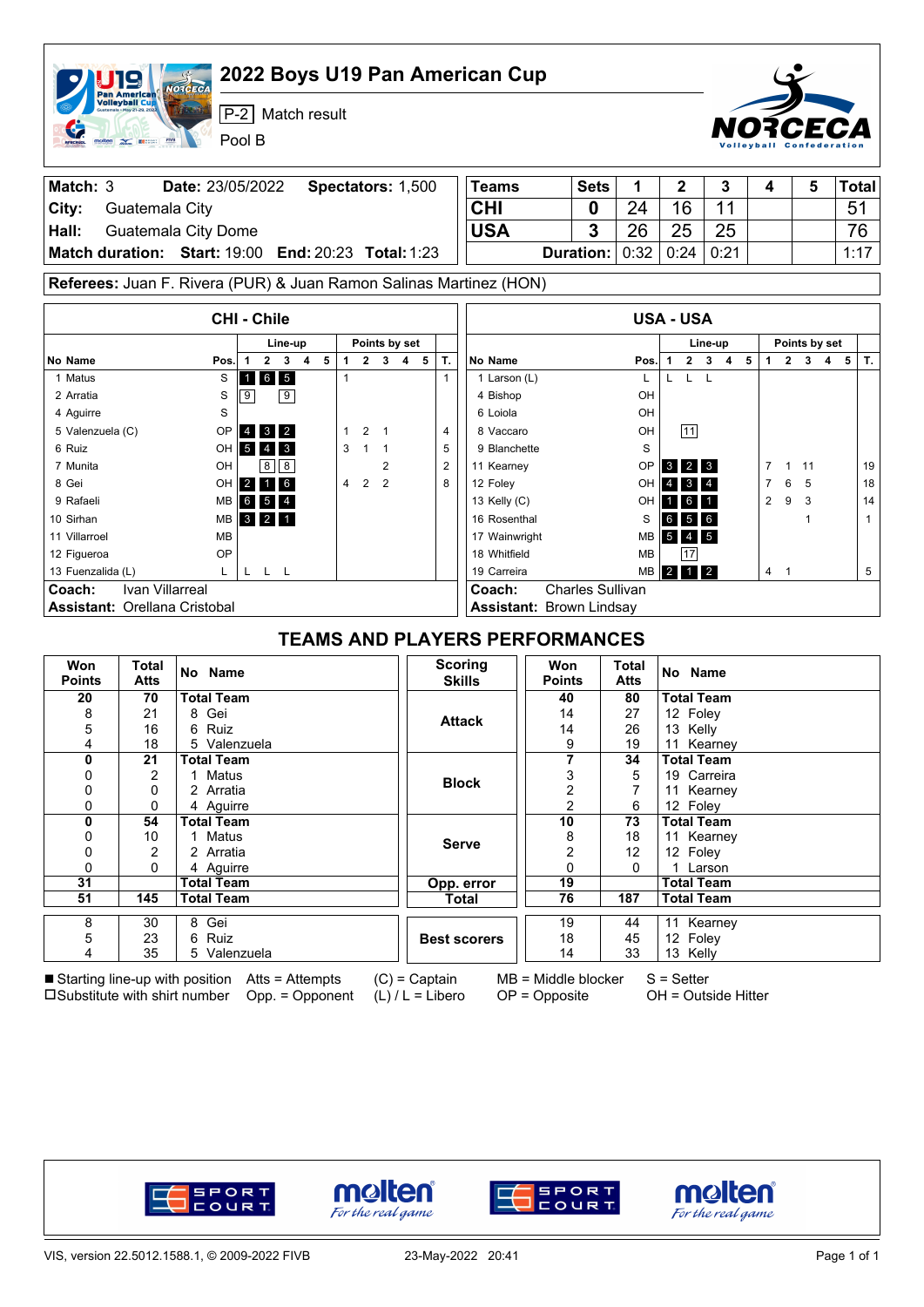| <b>Pan American</b><br><b>Volleyball Cup</b><br>Guatemala - May 21-29, 2023<br>$\overline{M}$ | P-3 Match players ranking                                                           |                            |                            |                  |                                         |                   |              |                                 |   | RCECA          |
|-----------------------------------------------------------------------------------------------|-------------------------------------------------------------------------------------|----------------------------|----------------------------|------------------|-----------------------------------------|-------------------|--------------|---------------------------------|---|----------------|
| Match: 3                                                                                      | Date: 23/05/2022<br>Spectators: 1,500                                               |                            | <b>Teams</b>               | <b>Sets</b>      | 1                                       | 2                 | 3            | 4                               | 5 | Total          |
| City:                                                                                         | Guatemala City                                                                      |                            | <b>CHI</b>                 | 0                | 24                                      | 16                | 11           |                                 |   | 51             |
| Hall:                                                                                         | Guatemala City Dome                                                                 |                            | <b>USA</b>                 | 3                | 26                                      | 25                | 25           |                                 |   | 76             |
|                                                                                               | Match duration: Start: 19:00<br><b>End: 21:23</b><br><b>Total: 2:23</b>             |                            |                            | <b>Duration:</b> | 0:32                                    | 0:24              | 0:21         |                                 |   | 1:17           |
|                                                                                               | $\star$<br>CHI • Chile                                                              |                            |                            |                  |                                         |                   |              | <b>Total</b>                    |   | Succ.          |
|                                                                                               | <b>No Name</b><br>Rk                                                                | Pos.                       | <b>Attacks</b>             | <b>Faults</b>    |                                         | <b>Shots</b>      |              | <b>Attempts</b>                 |   | %              |
|                                                                                               | Gei lan<br>8<br>1                                                                   | OH                         | 8                          |                  | 2                                       |                   | 11           | 21                              |   | 38.10          |
|                                                                                               | 2<br>Ruiz Josue<br>6<br>3<br>5<br>Valenzuela Felipe                                 | OH<br>OP                   | 5<br>4                     |                  | 3<br>4                                  |                   | 8<br>10      | 16<br>18                        |   | 31.25<br>22.22 |
|                                                                                               | Matus Francisco<br>$\mathbf 1$                                                      | S                          | 1                          |                  | 1                                       |                   | 2            | 4                               |   |                |
|                                                                                               | Arratia Tomas<br>2<br>-                                                             | S                          | 0                          |                  | 0                                       |                   | 0            | 0                               |   |                |
| <b>Attack</b>                                                                                 | Aguirre Joaquin<br>4<br>Munita Samuel                                               | S<br>OH                    | 0                          |                  | 0                                       |                   | 0            | 0                               |   |                |
|                                                                                               | 7<br>Rafaeli Goran<br>9                                                             | MB                         | 2<br>$\Omega$              |                  | 2<br>2                                  |                   | 2<br>2       | 6<br>4                          |   |                |
|                                                                                               | Sirhan Pablo<br>10                                                                  | <b>MB</b>                  | $\mathbf 0$                |                  | 0                                       |                   | $\mathbf{1}$ | 1                               |   |                |
|                                                                                               | Villarroel Esteban<br>11                                                            | <b>MB</b>                  | 0                          |                  | 0                                       |                   | 0            | 0                               |   |                |
|                                                                                               | Figueroa Carlos<br>12                                                               | ОP                         | $\mathbf 0$<br>$\mathbf 0$ |                  | 0                                       |                   | 0            | 0                               |   |                |
| Limit: 15.00%                                                                                 | 13 Fuenzalida Daniel<br><b>Total Team</b>                                           | L                          | $\overline{20}$            |                  | 0<br>$\overline{14}$                    |                   | 0<br>36      | 0<br>$\overline{70}$            |   | 28.57          |
|                                                                                               | No Name<br><b>Rk</b>                                                                | Pos.                       | Kill<br><b>Blocks</b>      | <b>Faults</b>    |                                         | <b>Rebounds</b>   |              | <b>Total</b><br><b>Attempts</b> |   | Avg.<br>by set |
|                                                                                               | Matus Francisco<br>$\mathbf 1$                                                      | S                          | 0                          |                  | 1                                       |                   | $\mathbf{1}$ | 2                               |   |                |
|                                                                                               | $\overline{2}$<br>Arratia Tomas                                                     | S<br>S                     | 0                          |                  | 0                                       |                   | 0            | 0                               |   |                |
|                                                                                               | Aguirre Joaquin<br>4<br>۳<br>Valenzuela Felipe<br>5                                 | OP                         | $\mathbf 0$<br>$\mathbf 0$ |                  | 0<br>2                                  |                   | 0<br>1       | 0<br>3                          |   |                |
|                                                                                               | Ruiz Josue<br>6                                                                     | OH                         | $\mathbf 0$                |                  | 0                                       |                   | 0            | 0                               |   |                |
| <b>Block</b>                                                                                  | <b>Munita Samuel</b><br>7                                                           | OH                         | 0                          |                  | 0                                       |                   | 0            | 0                               |   |                |
|                                                                                               | 8<br>Gei Ian<br>۰                                                                   | OH                         | $\Omega$                   |                  | 0                                       |                   | 2            | 2                               |   |                |
|                                                                                               | Rafaeli Goran<br>9<br>Sirhan Pablo<br>10                                            | <b>MB</b><br>МB            | 0<br>$\mathbf 0$           |                  | 2<br>3                                  |                   | 8<br>1       | 10<br>4                         |   |                |
|                                                                                               | <b>Villarroel Esteban</b><br>11                                                     | ΜВ                         | 0                          |                  | 0                                       |                   | 0            | 0                               |   |                |
|                                                                                               | 12<br>Figueroa Carlos                                                               | OP                         | 0                          |                  | 0                                       |                   | 0            | 0                               |   |                |
|                                                                                               | 13 Fuenzalida Daniel<br><b>Total Team</b>                                           |                            | 0<br>0                     |                  | 0<br>8                                  |                   | 0<br>13      | 0<br>21                         |   |                |
|                                                                                               |                                                                                     |                            |                            |                  |                                         |                   |              |                                 |   |                |
| $\circ$                                                                                       | Rk No Name                                                                          | Pos.                       | <b>Aces</b>                | <b>Faults</b>    |                                         | <b>Serve Hits</b> |              | <b>Total</b><br><b>Attempts</b> |   | Avg.<br>by set |
|                                                                                               | Matus Francisco<br>1<br>$\overline{\phantom{a}}$<br>$\overline{2}$<br>Arratia Tomas | $\mathbf S$<br>$\mathbf S$ | 0<br>0                     |                  | 2                                       |                   | 8<br>1       | 10<br>2                         |   |                |
|                                                                                               | Aguirre Joaquin<br>4                                                                | S                          | 0                          |                  | 1<br>0                                  |                   | 0            | 0                               |   |                |
|                                                                                               | Valenzuela Felipe<br>5<br>۰                                                         | OP                         | 0                          |                  | 0                                       |                   | 14           | 14                              |   |                |
| <b>Serve</b>                                                                                  | Ruiz Josue<br>6<br>-                                                                | OH                         | 0                          |                  | 4                                       |                   | 3            | 7                               |   |                |
|                                                                                               | Munita Samuel<br>7                                                                  | OH                         | 0                          |                  | 0                                       |                   | 0            | 0                               |   |                |
|                                                                                               | Gei Ian<br>8<br>۳<br>Rafaeli Goran<br>9                                             | OH<br><b>MB</b>            | 0<br>0                     |                  | $\mathbf{1}$<br>$\overline{\mathbf{c}}$ |                   | 6<br>4       | 7<br>6                          |   |                |
|                                                                                               | Sirhan Pablo<br>10                                                                  | <b>MB</b>                  | 0                          |                  | 2                                       |                   | 6            | 8                               |   |                |
|                                                                                               | Villarroel Esteban<br>11                                                            | <b>MB</b>                  | 0                          |                  | 0                                       |                   | 0            | 0                               |   |                |
|                                                                                               | Figueroa Carlos<br>12<br>۰                                                          | OP                         | 0                          |                  | 0                                       |                   | 0            | 0<br>0                          |   |                |
|                                                                                               | 13 Fuenzalida Daniel                                                                | L                          | 0                          |                  | 0                                       |                   | 0            |                                 |   |                |
|                                                                                               |                                                                                     |                            | 0                          |                  |                                         |                   |              |                                 |   |                |
| <b>Team</b>                                                                                   | <b>Total Team</b><br><b>Total Team</b>                                              |                            | 31                         |                  | $\overline{12}$<br>$\mathbf{1}$         |                   | 42           | 54<br>32                        |   |                |

**2022 Boys U19 Pan American Cup**

NOTOFICA







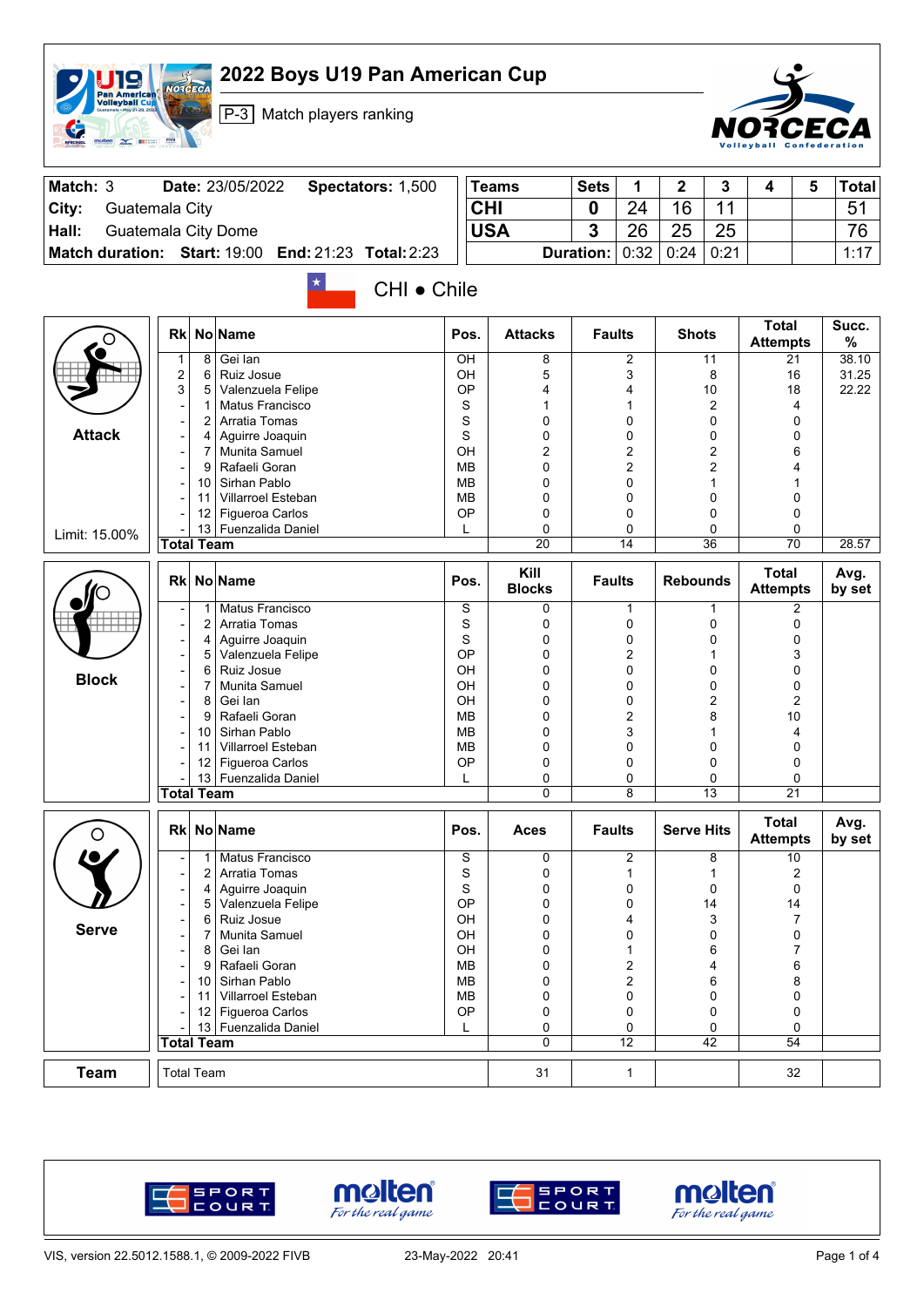

## **2022 Boys U19 Pan American Cup**

P-3 Match players ranking



|                  | Rkl                          |                 | <b>No Name</b>            | Pos.        | <b>Digs</b>                   | <b>Faults</b>  | <b>Receptions</b>                 | <b>Total</b><br><b>Attempts</b> | Avg.<br>by set |
|------------------|------------------------------|-----------------|---------------------------|-------------|-------------------------------|----------------|-----------------------------------|---------------------------------|----------------|
|                  | $\mathbf{1}$                 | $\overline{13}$ | Fuenzalida Daniel         | L           | $\mathbf{1}$                  | 11             | 5                                 | $\overline{17}$                 | 0.33           |
| 50               | $\overline{\phantom{a}}$     | $\mathbf 1$     | Matus Francisco           | $\mathbf S$ | $\mathbf 0$                   | $\overline{2}$ | 3                                 | 5                               |                |
|                  | $\overline{a}$               | $\overline{2}$  | Arratia Tomas             | S           | 0                             | $\mathbf{1}$   | 0                                 | $\mathbf{1}$                    |                |
|                  | ÷,                           | 4               | Aguirre Joaquin           | S           | 0                             | 0              | 0                                 | $\mathbf 0$                     |                |
|                  | -                            | 5               | Valenzuela Felipe         | OP          | 0                             | $\overline{7}$ | 6                                 | 13                              |                |
| <b>Dig</b>       | $\overline{\phantom{a}}$     | 6               | Ruiz Josue                | OН          | 0                             | 6              | 4                                 | 10                              |                |
|                  | -                            | 7               | Munita Samuel             | OН          | 0                             | 0              | $\mathbf 0$                       | $\mathbf 0$                     |                |
|                  | $\overline{\phantom{a}}$     | 8               | Gei lan                   | OН          | 0                             | 1              | 9                                 | 10                              |                |
|                  | -                            | 9               | Rafaeli Goran             | <b>MB</b>   | 0                             | 1              | $\mathbf{1}$                      | $\overline{2}$                  |                |
|                  |                              | 10              | Sirhan Pablo              | <b>MB</b>   | 0                             | $\Omega$       | 1                                 | $\mathbf{1}$                    |                |
|                  |                              | 11              | <b>Villarroel Esteban</b> | <b>MB</b>   | 0                             | $\Omega$       | $\Omega$                          | $\Omega$                        |                |
|                  |                              | 12 <sup>°</sup> | <b>Figueroa Carlos</b>    | OP          | 0                             | $\Omega$       | $\Omega$                          | $\Omega$                        |                |
|                  | <b>Total Team</b>            |                 |                           |             | $\mathbf{1}$                  | 29             | 29                                | 59                              | 0.33           |
|                  | Rkl                          |                 | No Name                   | Pos.        | <b>Running</b><br><b>Sets</b> | <b>Faults</b>  | <b>Still Sets</b>                 | Total<br><b>Attempts</b>        | Avg.<br>by set |
|                  | 1                            | $\mathbf{1}$    | Matus Francisco           | S           | 1                             | 1              | 49                                | 51                              | 0.33           |
|                  |                              | $\overline{2}$  | Arratia Tomas             | S           | 0                             | 0              | $\mathbf 0$                       | $\mathbf 0$                     |                |
|                  | $\overline{\phantom{a}}$     | 4               | Aguirre Joaquin           | S           | 0                             | 0              | $\mathbf 0$                       | $\mathbf 0$                     |                |
|                  | $\overline{a}$               | 5               | Valenzuela Felipe         | OP          | 0                             | 0              | $\overline{7}$                    | $\overline{7}$                  |                |
|                  | $\overline{\phantom{a}}$     | 6               | Ruiz Josue                | OH          | 0                             | 0              | 3                                 | 3                               |                |
| <b>Set</b>       | ÷                            | $\overline{7}$  | Munita Samuel             | OH          | 0                             | 0              | $\mathbf{0}$                      | $\mathbf 0$                     |                |
|                  | $\overline{\phantom{a}}$     | 8               | Gei lan                   | OH          | 0                             | $\Omega$       | $\overline{2}$                    | $\overline{2}$                  |                |
|                  | $\qquad \qquad \blacksquare$ | 9               | Rafaeli Goran             | <b>MB</b>   | 0                             | $\Omega$       | $\overline{2}$                    | $\overline{2}$                  |                |
|                  | ÷,                           | 10              | Sirhan Pablo              | <b>MB</b>   | 0                             | 0              | $\mathbf 1$                       | 1                               |                |
|                  | $\overline{a}$               | 11              | Villarroel Esteban        | <b>MB</b>   | 0                             | 0              | $\pmb{0}$                         | $\Omega$                        |                |
|                  |                              | 12              | Figueroa Carlos           | OP          | 0                             | 0              | $\mathbf 0$                       | 0                               |                |
|                  |                              |                 | 13 Fuenzalida Daniel      | L           | 0                             | 0              | 5                                 | 5                               |                |
|                  | <b>Total Team</b>            |                 |                           |             | $\mathbf{1}$                  | $\mathbf{1}$   | 69                                | $\overline{71}$                 | 0.33           |
|                  | <b>Rk</b>                    |                 | No Name                   | Pos.        | <b>Excellents</b>             | <b>Faults</b>  | <b>Serve</b><br><b>Receptions</b> | <b>Total</b><br><b>Attempts</b> | Eff. %         |
|                  | $\mathbf{1}$                 | 13              | Fuenzalida Daniel         | L           | 2                             | 3              | 27                                | 32                              | $-3.13$        |
|                  | $\overline{\phantom{a}}$     | 1               | Matus Francisco           | S           | 0                             | 0              | $\mathbf 1$                       | $\mathbf{1}$                    |                |
|                  | $\overline{a}$               | $\overline{2}$  | <b>Arratia Tomas</b>      | S           | 0                             | 0              | $\mathbf 0$                       | $\Omega$                        |                |
|                  | ÷,                           | 4               | Aguirre Joaquin           | S           | 0                             | $\Omega$       | $\Omega$                          | $\mathbf 0$                     |                |
|                  |                              | 5               | Valenzuela Felipe         | OP          | 0                             | $\Omega$       | $\mathbf{1}$                      | $\mathbf{1}$                    |                |
| <b>Reception</b> | ÷                            | 6               | Ruiz Josue                | OH          | 0                             | 3              | 9                                 | 12                              |                |
|                  | $\qquad \qquad \blacksquare$ | 7               | Munita Samuel             | OH          | 0                             | $\mathbf{1}$   | $\mathbf{1}$                      | $\overline{2}$                  |                |
|                  | $\overline{a}$               | 8               | Gei Ian                   | OH          | 0                             | 4              | 10                                | 14                              |                |
|                  | $\overline{a}$               | 9               | Rafaeli Goran             | <b>MB</b>   | 0                             | 0              | $\mathbf 0$                       | $\mathbf 0$                     |                |
|                  |                              | 10              | Sirhan Pablo              | <b>MB</b>   | 0                             | 0              | $\mathbf 0$                       | $\mathbf 0$                     |                |
|                  |                              | 11              | Villarroel Esteban        | MВ          | 0                             | 0              | $\mathbf 0$                       | 0                               |                |
| Limit: 20.00%    |                              | 12 <sup>°</sup> | Figueroa Carlos           | OP          | 0                             | 0              | $\mathbf 0$                       | $\mathbf 0$                     |                |
|                  | <b>Total Team</b>            |                 |                           |             | $\overline{2}$                | 11             | 49                                | 62                              | $-14.52$       |







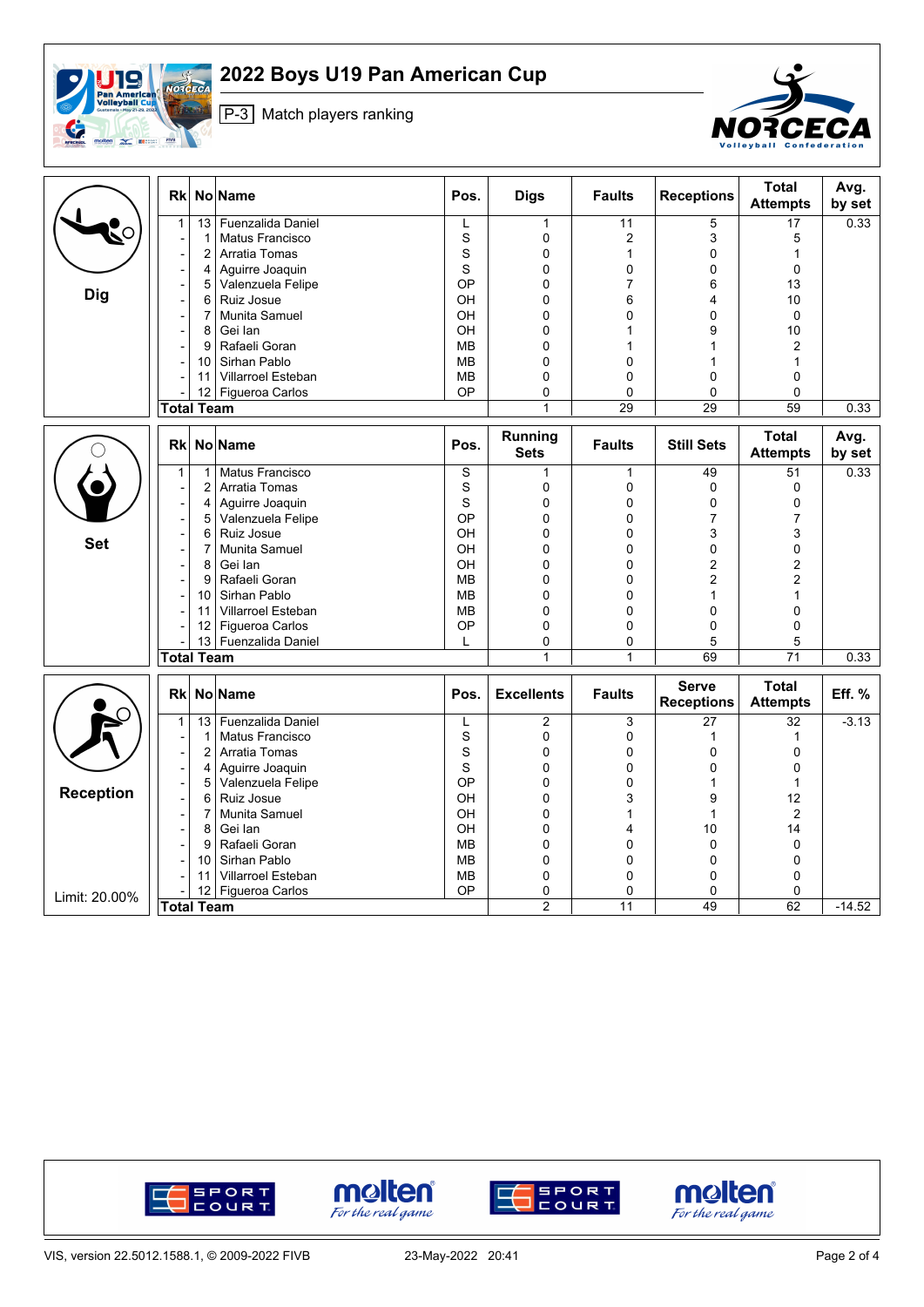





USA ● USA

| O             | Rkl                      |                   | No Name                  | Pos.            | <b>Attacks</b>        | <b>Faults</b>  | <b>Shots</b>      | <b>Total</b><br><b>Attempts</b> | Succ.<br>%     |
|---------------|--------------------------|-------------------|--------------------------|-----------------|-----------------------|----------------|-------------------|---------------------------------|----------------|
|               | $\mathbf{1}$             | 13                | <b>Kelly Sean</b>        | OH              | 14                    | $\overline{c}$ | 10                | 26                              | 53.85          |
|               | $\overline{\mathbf{c}}$  | 12                | <b>Foley Sterling</b>    | OH              | 14                    | $\overline{7}$ | 6                 | 27                              | 51.85          |
|               | 3                        | 11                | Kearney Finn             | OP              | 9                     | 5              | 5                 | 19                              | 47.37          |
|               |                          | $\mathbf{1}$      | Larson Kellen            | L               | 0                     | 0              | 0                 | $\mathbf 0$                     |                |
|               |                          | 4                 | <b>Bishop Quinn</b>      | OH              | 0                     | 0              | $\mathbf 0$       | 0                               |                |
| <b>Attack</b> |                          | 6                 | Loiola Victor            | OH              | 0                     | 0              | 0                 | 0                               |                |
|               |                          | 8                 | Vaccaro Jameson          | OH              | 0                     | 0              | 0                 | 0                               |                |
|               |                          | 9                 | <b>Blanchette Caleb</b>  | S               | 0                     | 0              | 0                 | 0                               |                |
|               |                          | 16                | <b>Rosenthal Tread</b>   | S               | 1                     | 0              | $\overline{2}$    | 3                               |                |
|               |                          | 17                | <b>Wainwright Reed</b>   | MB              | 0                     | 1              | $\mathbf{1}$      | $\overline{c}$                  |                |
|               |                          | 18                | <b>Whitfield Tristan</b> | <b>MB</b>       | 0                     | $\mathbf 0$    | $\mathbf 0$       | 0                               |                |
| Limit: 15.00% |                          | 19                | Carreira Caiden          | MB              | 2                     | 0              | 1                 | 3                               |                |
|               | <b>Total Team</b>        |                   |                          |                 | 40                    | 15             | $\overline{25}$   | 80                              | 50.00          |
|               | <b>Rk</b>                |                   | No Name                  | Pos.            | Kill<br><b>Blocks</b> | <b>Faults</b>  | <b>Rebounds</b>   | <b>Total</b><br><b>Attempts</b> | Avg.<br>by set |
|               | $\mathbf{1}$             | 19                | Carreira Caiden          | <b>MB</b>       | 3                     | $\mathbf{1}$   | $\mathbf{1}$      | 5                               | 1.00           |
|               | $\overline{c}$           | 11                | Kearney Finn             | OP              | 2                     | $\mathbf 1$    | $\overline{4}$    | $\overline{7}$                  | 0.67           |
|               |                          | 12                | <b>Foley Sterling</b>    | OH              | 2                     | 0              | 4                 | 6                               | 0.67           |
|               |                          | $\mathbf 1$       | Larson Kellen            | L               | 0                     | 0              | $\mathbf 0$       | 0                               |                |
| <b>Block</b>  |                          | 4                 | <b>Bishop Quinn</b>      | OH              | 0                     | 0              | 0                 | 0                               |                |
|               | $\overline{\phantom{a}}$ | 6                 | Loiola Victor            | OH              | 0                     | 0              | $\mathbf 0$       | 0                               |                |
|               | ÷                        | 8                 | Vaccaro Jameson          | OH              | 0                     | 0              | 0                 | 0                               |                |
|               |                          | 9                 | <b>Blanchette Caleb</b>  | S               | 0                     | 0              | 0                 | 0                               |                |
|               |                          | 13                | <b>Kelly Sean</b>        | OH              | 0                     | 1              | $\overline{2}$    | 3                               |                |
|               |                          | 16                | <b>Rosenthal Tread</b>   | S               | 0                     | 6              | $\overline{4}$    | 10                              |                |
|               |                          | 17                | Wainwright Reed          | <b>MB</b>       | 0                     | 1              | $\overline{2}$    | 3                               |                |
|               |                          |                   | 18 Whitfield Tristan     | <b>MB</b>       | 0                     | $\mathbf 0$    | 0                 | $\mathbf 0$                     |                |
|               | <b>Total Team</b>        |                   |                          |                 | $\overline{7}$        | 10             | 17                | 34                              | 2.33           |
| O             | Rkl                      |                   | No Name                  | Pos.            | <b>Aces</b>           | <b>Faults</b>  | <b>Serve Hits</b> | <b>Total</b><br><b>Attempts</b> | Avg.<br>by set |
|               | $\mathbf{1}$             | 11                | <b>Kearney Finn</b>      | $\overline{OP}$ | 8                     | $\mathbf 1$    | 9                 | 18                              | 2.67           |
|               | $\boldsymbol{2}$         | 12                | <b>Foley Sterling</b>    | <b>OH</b>       | 2                     | 3              | $\overline{7}$    | 12                              | 0.67           |
|               | $\overline{\phantom{a}}$ | $\mathbf{1}$      | Larson Kellen            | L               | 0                     | $\mathbf 0$    | 0                 | $\mathbf 0$                     |                |
|               | $\overline{a}$           | 4                 | <b>Bishop Quinn</b>      | OH              | 0                     | $\mathbf 0$    | 0                 | 0                               |                |
| <b>Serve</b>  | ÷,                       | 6                 | Loiola Victor            | OH              | 0                     | 0              | 0                 | 0                               |                |
|               | $\overline{\phantom{a}}$ | 8                 | Vaccaro Jameson          | OH              | 0                     | 0              | $\mathbf 0$       | 0                               |                |
|               | Ξ.                       | 9                 | <b>Blanchette Caleb</b>  | S               | 0                     | 0              | 0                 | 0                               |                |
|               | $\overline{\phantom{a}}$ | 13                | Kelly Sean               | OH              | 0                     | 3              | $\mathbf{1}$      | 4                               |                |
|               |                          | 16                | Rosenthal Tread          | S               | 0                     | 1              | 18                | 19                              |                |
|               |                          | 17                | Wainwright Reed          | <b>MB</b>       | 0                     | 1              | $\overline{7}$    | 8                               |                |
|               |                          | 18                | <b>Whitfield Tristan</b> | MB              | 0                     | 1              | $\mathbf 0$       | $\mathbf{1}$                    |                |
|               |                          | 19                | Carreira Caiden          | <b>MB</b>       | 0                     | 1              | 10                | 11                              |                |
|               | <b>Total Team</b>        |                   |                          |                 | 10                    | 11             | 52                | $\overline{73}$                 | 3.33           |
| <b>Team</b>   |                          | <b>Total Team</b> |                          |                 | 19                    | $\mathbf{1}$   |                   | 20                              |                |